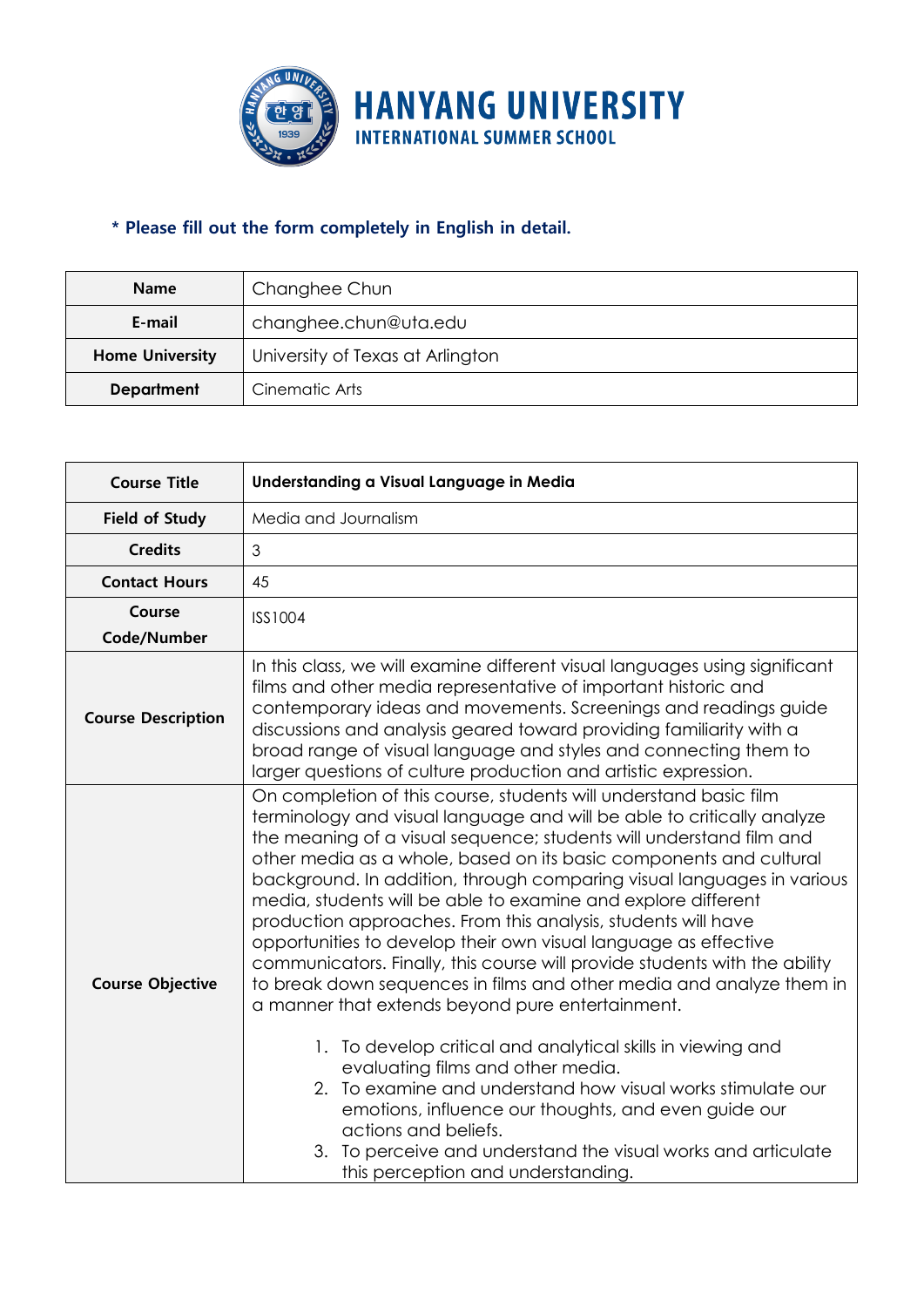

|                                                 | 4. To better understand another culture and production<br>methods through the study of international film and media<br>and comparison of different media.<br>5. To explore and experiment with narrative construction both<br>in visual strategies and shot-to-shot relations.<br>To become well versed in conventional and alternative techniques of storytelling<br>through readings, discussion and screenings of significant films and other media. |
|-------------------------------------------------|---------------------------------------------------------------------------------------------------------------------------------------------------------------------------------------------------------------------------------------------------------------------------------------------------------------------------------------------------------------------------------------------------------------------------------------------------------|
| <b>Preparations</b><br>(Pre-Knowledge)          | N/A                                                                                                                                                                                                                                                                                                                                                                                                                                                     |
| <b>Materials</b><br>(Textbook/Websites<br>link) | I'll email you the course-pack entitled: <b>Understanding a Visual Language</b><br>in Media Study Guide                                                                                                                                                                                                                                                                                                                                                 |

**HANYANG UNIVERSITY** 

**INTERNATIONAL SUMMER SCHOOL** 

| Lesson Plan: Fill out the topic for each class in detail |                     |                                                                                                                                                                                       |  |  |  |  |  |
|----------------------------------------------------------|---------------------|---------------------------------------------------------------------------------------------------------------------------------------------------------------------------------------|--|--|--|--|--|
|                                                          | 1 <sup>st</sup> Day | <b>Orientation &amp; Opening Ceremony</b>                                                                                                                                             |  |  |  |  |  |
| Week 1                                                   | Class 1             | Welcome to the Course (Orientation & Introduction)<br>The Course Syllabus and Major Assignments                                                                                       |  |  |  |  |  |
|                                                          | Class 2             | Visual Language Overview<br>Media Analysis Guide<br>Media Narrative and Storytelling                                                                                                  |  |  |  |  |  |
|                                                          | Class 3             | Visual Language: Composition & Lens<br>Shots, Angles, Camera Movement                                                                                                                 |  |  |  |  |  |
| Week 2                                                   | Class 4             | Visual Language in the Classic Hollywood Film<br>Screening and Discussion: Casablanca (1942) Director: Michael Curtiz (US)                                                            |  |  |  |  |  |
|                                                          | Class 5             | Visual Language: Visualization & Ways of Looking<br>Shot Lists and Storyboards / Vectors<br>Scene Analysis and Discussion: Casablanca<br>Film Noir / Lights and Shadow                |  |  |  |  |  |
|                                                          | Class <sub>6</sub>  | Visual Language in Contemporary Asian Cinema<br>Screening and Discussion: Chungking Express (1994 Director: Kar Wai Wong<br>(Hong Kong)                                               |  |  |  |  |  |
|                                                          | Class <sub>7</sub>  | "Brick Wall" Assignment Presentation and Discussion<br>Scene Analysis: Chungking Express                                                                                              |  |  |  |  |  |
| Week 3                                                   | Class 8             | Visual Language: Major Cinematic Techniques Overview<br>Visual Language in European Cinema<br>Screening and Discussion: Nostalgia (1983) Director: Andrei Tarkovsky<br>(Soviet Union) |  |  |  |  |  |